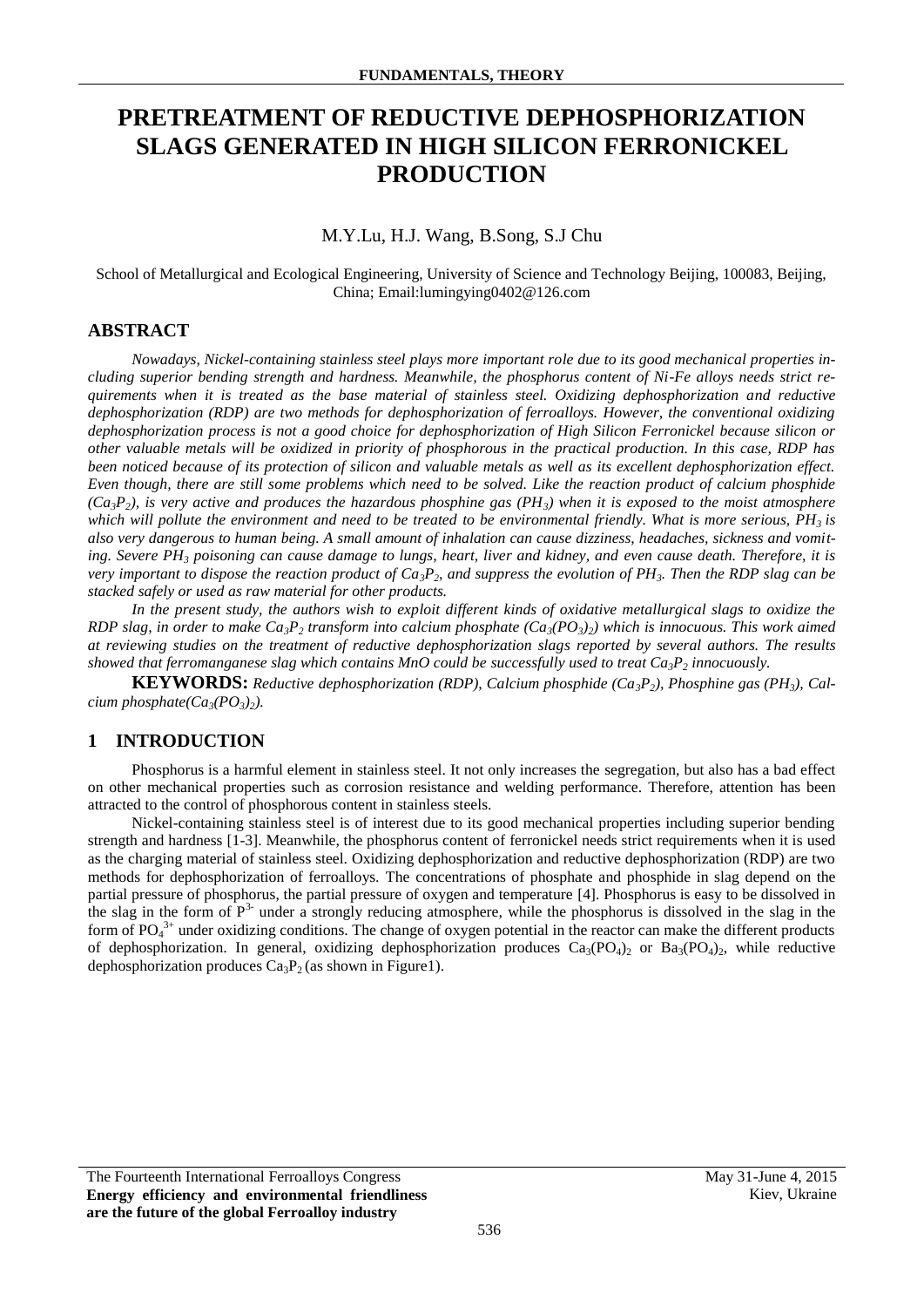

**Figure1.** Conversion of Phosphorus under different oxygen potential [5]

Under conventional oxidizing conditions, the dephosphorization reaction can be expressed by Eq (1)  $\frac{1}{2}P_2 + \frac{3}{2}O^{2-} + \frac{4}{5}O_2 = PO_4^{3-}$ (1)

On the other hand, under strongly reducing conditions phosphorus is expected to behave as phosphide as follows:

$$
\frac{1}{2}P_2 + \frac{3}{2}O^{2-} = P^{3-} + \frac{3}{4}O_2
$$

(2)

(4)

However, the conventional oxidizing dephosphorization process is not a good choice for dephosphorization of high silicon ferronickel because silicon or other valuable metals will be oxidized in priority of phosphorous in the practical production. Therefore, dephosphorization should be carried out under a strongly reducing atmosphere to reduce the phosphorus content of ferronickel.

On the line of the above background, RDP has been noticed because of its protection of silicon and valuable metals as well as its excellent dephosphorization effect. However, the reductive dephosphorization slag has a certain content of calcium phosphide  $(Ca_3P_2)$ , which is the reaction product of reducing dephosphorization. And the calcium phosphide  $(Ca_3P_2)$ , which is a reaction product of the reducing dephosphorization mechanism, is very active when it is exposed to the moist atmosphere, the hazardous phosphine gas  $(PH_3)$  evolves [6],[7]. The reaction of the emission of

phosphine gas can be written as follows:  
\n
$$
Ca_3P_2(s) + 3H_2O(g) = 3CaO(s) + 2PH_3(g)
$$
\n(3)

$$
Ca3P2(s) + 3H2O(g) = 3Ca(OH)2(s) + 2PH3(g)
$$
  

$$
Ca3P2(s) + 3H2O(g) = 3Ca(OH)2(s) + 2PH3(g)
$$

Phosphine is a highly toxic gas which ignites spontaneously in air. It's hazardous to environment as well as to human being [8]. A small amount of inhalation can cause dizziness, headaches, sickness, and vomiting. Severe  $PH_3$ poisoning can cause damage to lungs, heart, liver and kidney, and even cause death. Therefore, it is very important to dispose the reaction product of  $Ca_3P_2$ , and suppress the evolution of PH<sub>3</sub>. In the meanwhile, the RDP slag can be stacked safely or used as raw material for other products.

This work aimed to review studies on the treatment of reductive dephosphorization slags reported by several authors. The treatment could be classified into two methods: treatment before the separation of slag and melt and treatment after the separation of slag and melt.

# **2 Overview of treatment of reductive dephosphorization slags**

#### **2.1 Conversion of Ca3P<sup>2</sup> to calcium phosphate by oxygen injection before the separation of slag and melt [9]**

Oxygen is blown to the slag before the separation between the slag and the steel. This method is easy and effective. Part of calcium phosphide is translated into phosphorus which can evaporate into the air, and the other is translated

into calcium phosphate 
$$
(Ca_3(PO_3)_2)
$$
. The reaction is given as follows:  
\n $(Ca_3P_2) + \frac{3}{2}O_2(g) = 3(CaO) + P_2(g)$   
\n $2(P) + \frac{5}{2}O_2(g) = P_2O_5$   
\n $3(CaO) + P_2O_5 = Ca_3(PO_5)_2$  (7)

However, the results showed that hot metal rephosphorization occurred with the advance of processing time. To solve this problem, it was suggested that churn of the liquid steel should be reduced to avoid the contact between generated from steel slag and the steel. Furthermore, film formation of CO gas on the steel-slag interface can prevent the con-

The Fourteenth International Ferroalloys Congress May 31-June 4, 2015 **Energy efficiency and environmental friendliness are the future of the global Ferroalloy industry**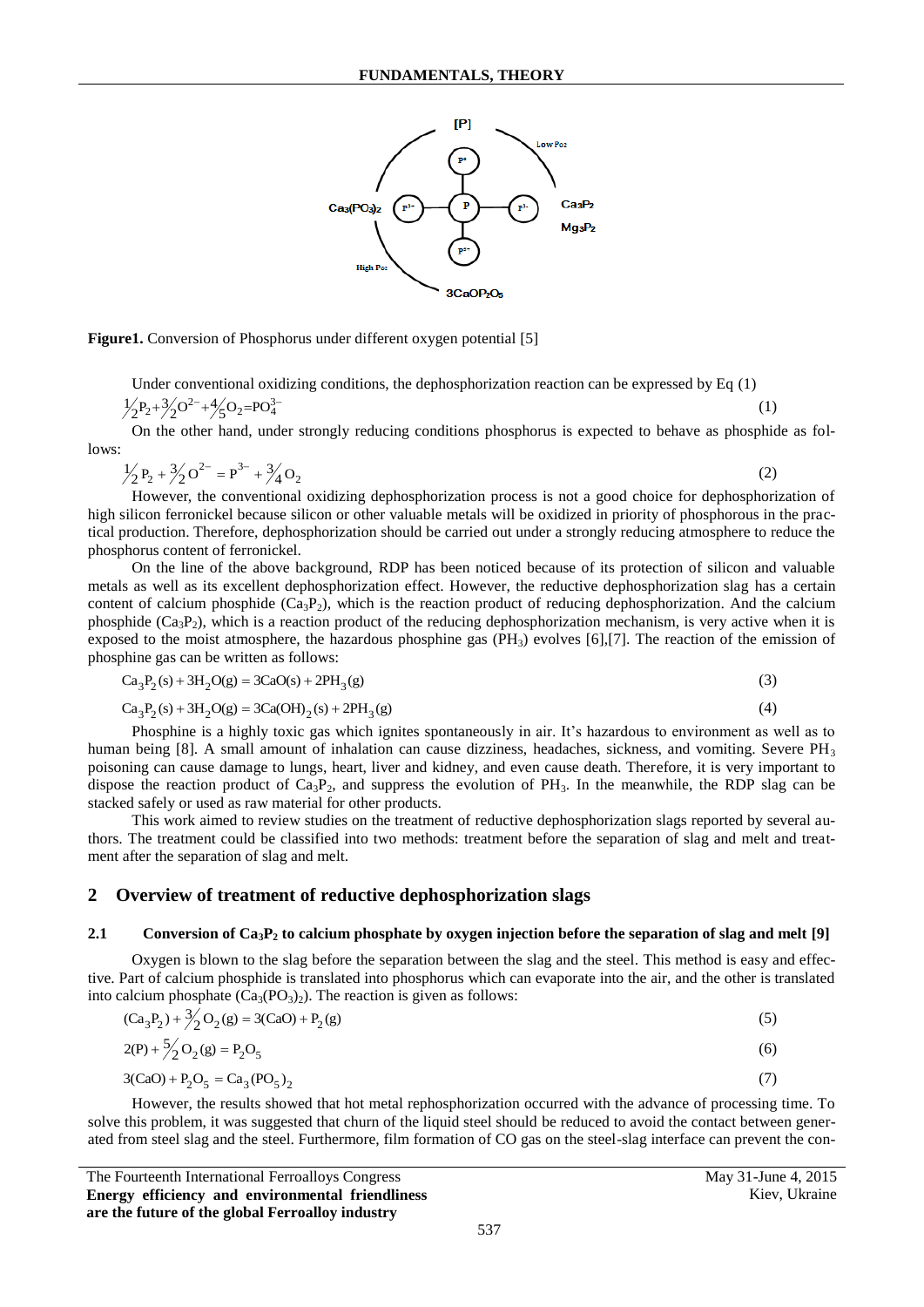tact between reductive dephosphorization of slag and steel. What's more, the partial pressure of phosphorus decreased by reducing the system pressure, phosphorus could easily volatilize.

### **2.2 Experiments after the separation of slag from hot metal.**

**2.2.1** Slag was separated from steel after reductive dephosphorization. Then the slag with less phosphorus can be blended with the carbon steel to oxidize calcium phosphide  $(Ca_3P_2)$  [9]. And the amount of  $Ca_3P_2$  in the slag decreases rapidly during the oxidation process, while a small quantity of phosphorus gets into steel. Then, the issue of phosphorus of carbon steel can be solved easily by adding oxidizing agents. Therefore, the carbon steel has played an important role to deal with phosphorus-containing slag.

**2.2.2** SHIN and PARK [10] tried to confirm the conversion of  $Ca_3P_2$  to calcium phosphate by oxygen injection into the molten RDP slag. RDP slag was melted in the graphite crucible at 1773 K using a high frequency induction furnace with a graphite heater under a purified  $Ar-3\%H<sub>2</sub>$  atmosphere. After the slag was melted, the power of the furnace was switched off, and then the slag was slowly cooled down. At this time, the gas was switched from  $Ar-H<sub>2</sub>$  gas mixture to purify  $O_2$  gas, and then  $O_2$  gas was injected while oxygen lance was kept 5 mm above the bottom of the crucible. The schematic diagram of the experimental apparatus is shown in Figure 2.The experimental results show that oxygen blowing is effective for reducing  $PH_3$  emission from RDP slag.



**Figure2.** Schematic diagram of the experimental apparatus [10]

**2.2.3** Takahashi et al. [11] treat RDP slag with the waste nitric acid. For comparison, the experiments were tested with  $10\%$  HNO<sub>3</sub> and  $10\%$  HNO<sub>3</sub>-2% HF. When the acid was added into the RDP slag, there would be a violent exothermic reaction. The amount of  $PH_3$  changed with different solid-liquid ratio after the chemical reactions. The results showed that there was no PH<sub>3</sub> generated when the solid-liquid ratio was  $0.2g$  /cc or less and PH was between 1 to11. But H<sub>2</sub>S would be generated in the acidic side (PH $\lt$ 7), while NH<sub>3</sub> was formed in the alkaline side (PH $>$ 7). H<sub>2</sub>S and NH<sub>3</sub> can be recycled through the purification apparatus. Therefore, the aim of treating RDP slag with industrial waste (hydrofluoric acid, nitric acid, etc.) is achieved.

**2.2.4** Oxygen was blown to the surface of the RDP slag to produce protective film with CaO in the slag [12]. So the protective film can separate  $Ca_3P_2$  from water vapour in the air. And RDP slag could also be transformed into raw materials of phosphorus chemical industry. For instance, combustion fabric is made of phosphine, formalin and hydrochloric acid as raw materials in the reaction.

Methods mentioned above provided very useful technological information for making RDP slag harmless. However, most of these studies only are "conceptual" work in literature and few reports can be achieved in practice. Therefore, cost-effective method is to deal with the reductive dephosphorization slag.

Zeng et al. [13] proposed a feasible method in practice to treat the RDP slag. It was proved that Liquid ferromanganese slag which contains MnO could be successfully used to treat Ca<sub>3</sub>P<sub>2</sub> innocuously. A typical composition of slag was shown in Table 1.

| Table 4: |  |  | Chemical percentage of a ferromanganese slag |  |
|----------|--|--|----------------------------------------------|--|
|----------|--|--|----------------------------------------------|--|

| $\mathbf{u}$<br>Ingredient | $\sim$<br>MnC  | $\sim$ . $\sim$<br>-51U | $\sqrt{2}$<br>∵a∪   | MgC            | $\blacksquare$<br>HΑ<br>∾ | $\sqrt{2}$<br>$A1_2C$<br><u>_</u> |       |
|----------------------------|----------------|-------------------------|---------------------|----------------|---------------------------|-----------------------------------|-------|
| $\frac{6}{9}$              | 10.72<br>10.72 | ~ ~<br>- - -<br>35.61   | r<br>14<br>$10.1 -$ | $\sim$<br>ل ل… | 0.82                      | $\sim$<br>ንስ<br>ل0.∪∠             | 86.35 |

The Fourteenth International Ferroalloys Congress May 31-June 4, 2015 **Energy efficiency and environmental friendliness are the future of the global Ferroalloy industry**